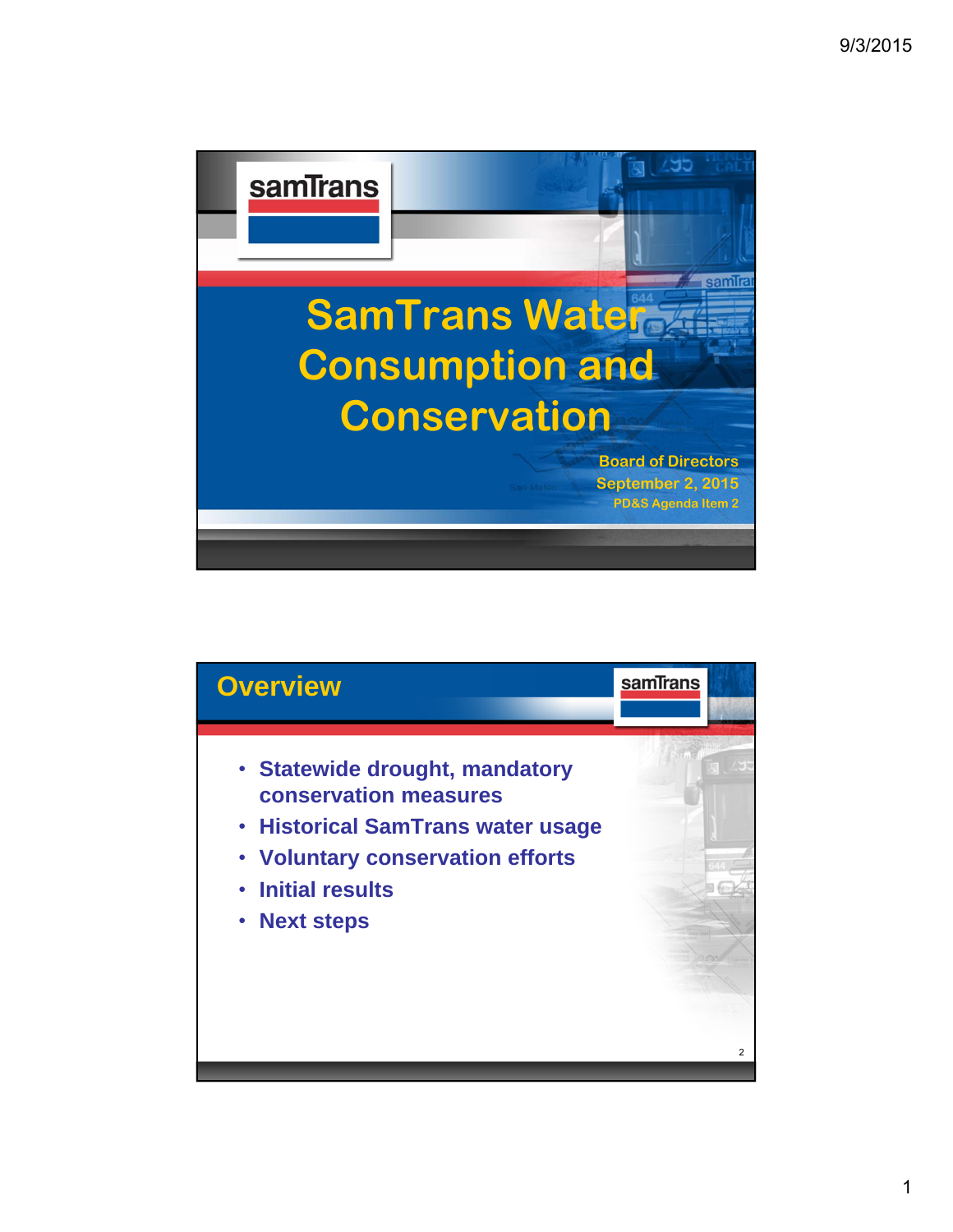

![](_page_1_Figure_2.jpeg)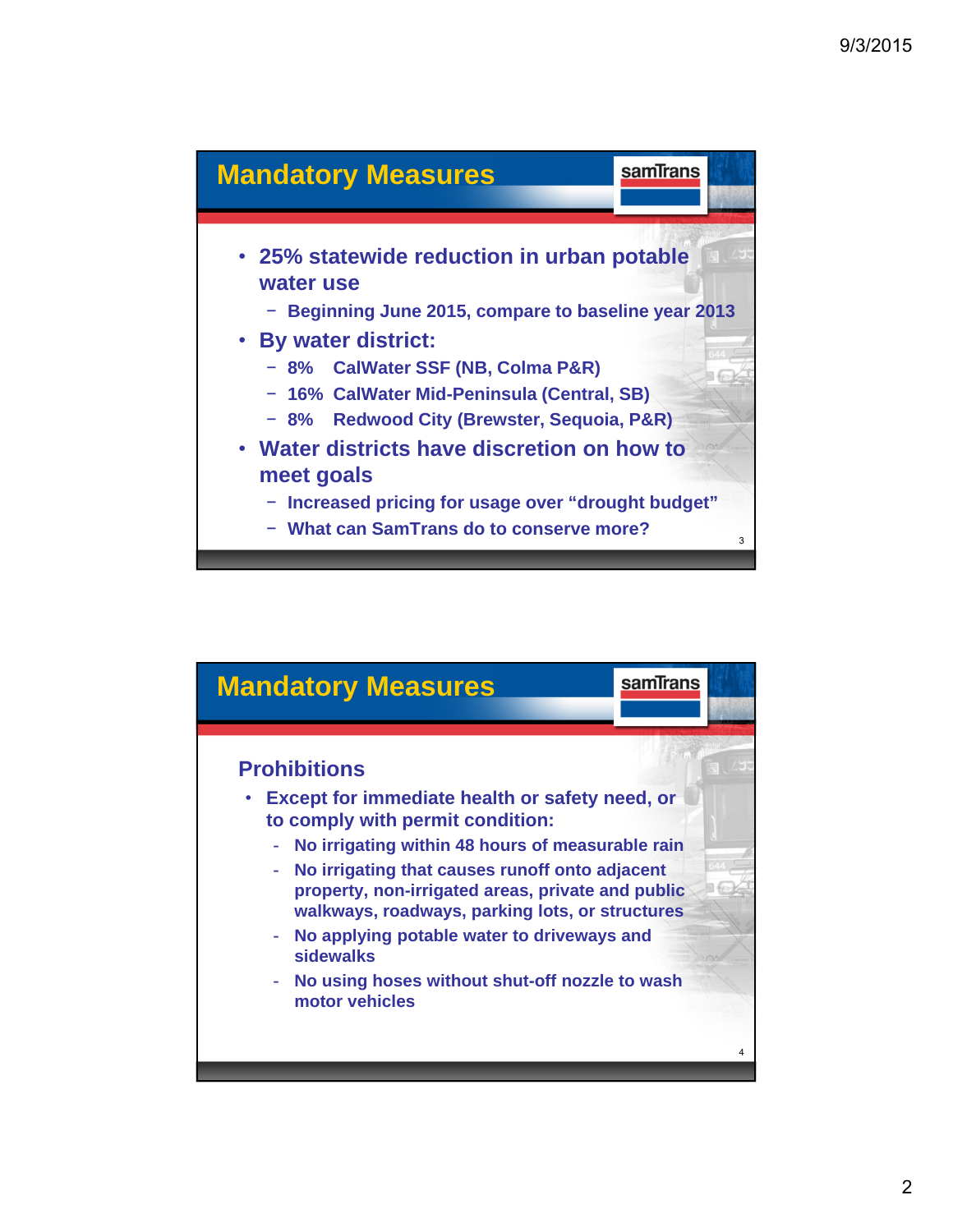![](_page_2_Figure_1.jpeg)

![](_page_2_Figure_2.jpeg)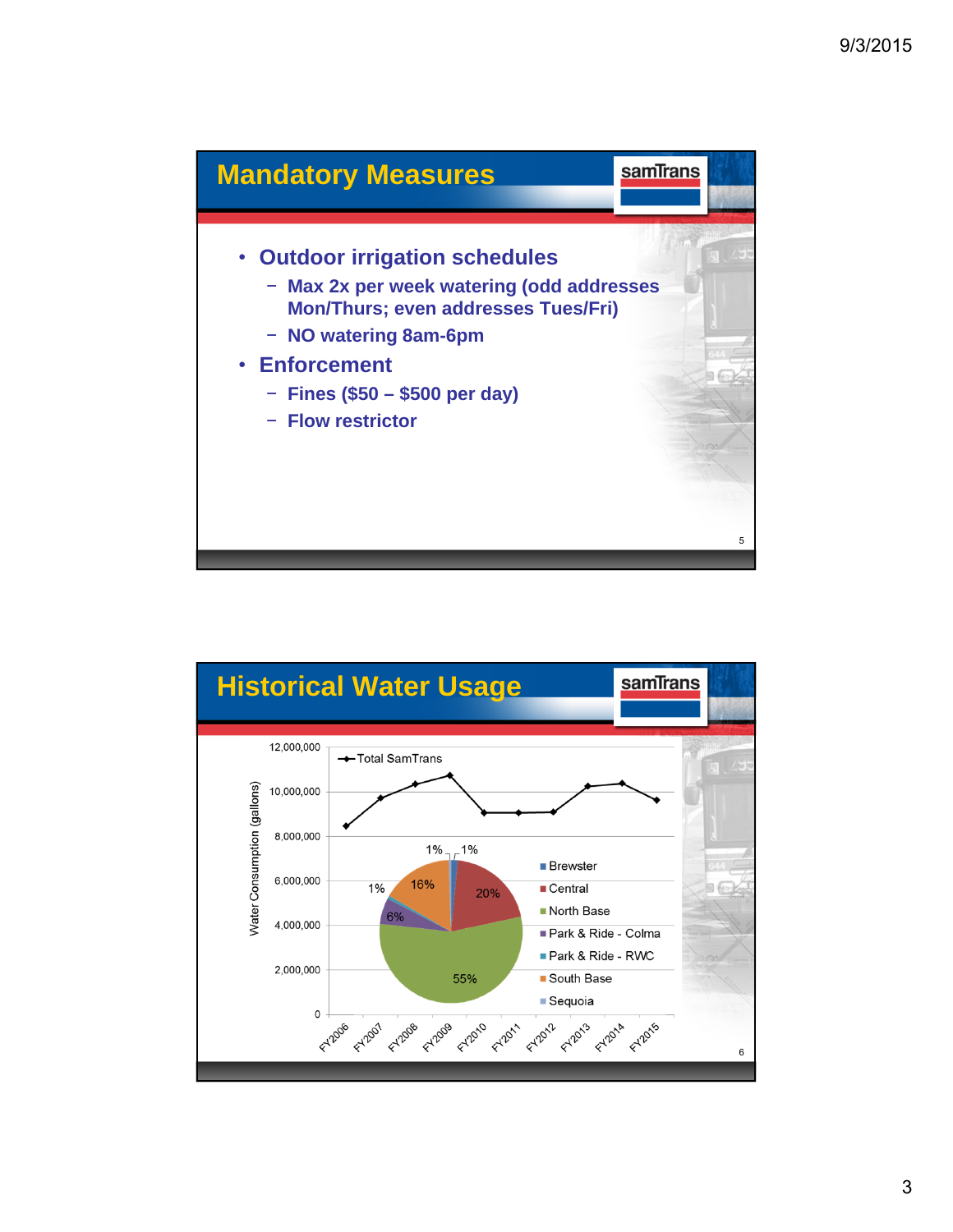![](_page_3_Figure_1.jpeg)

![](_page_3_Figure_2.jpeg)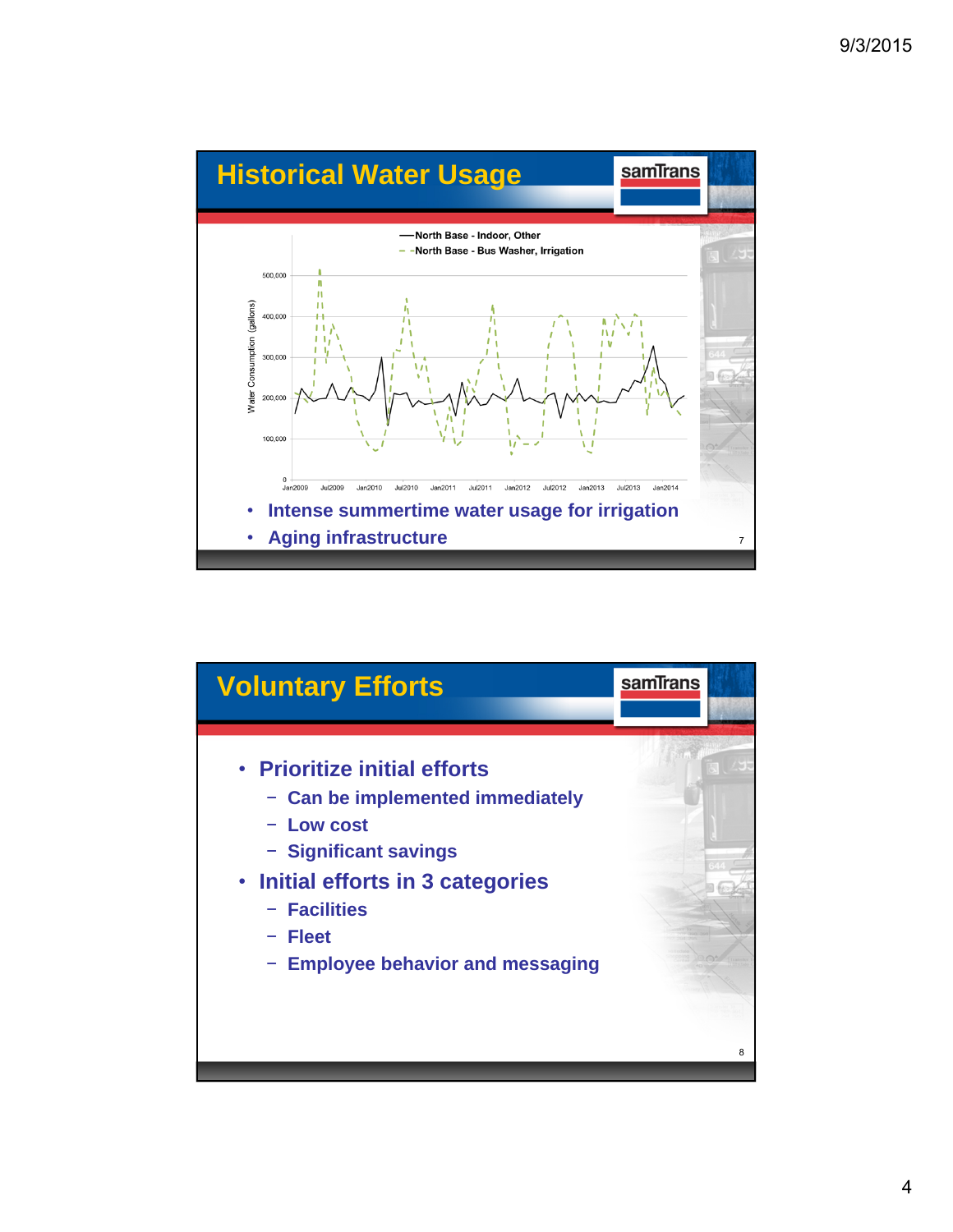![](_page_4_Picture_1.jpeg)

![](_page_4_Figure_2.jpeg)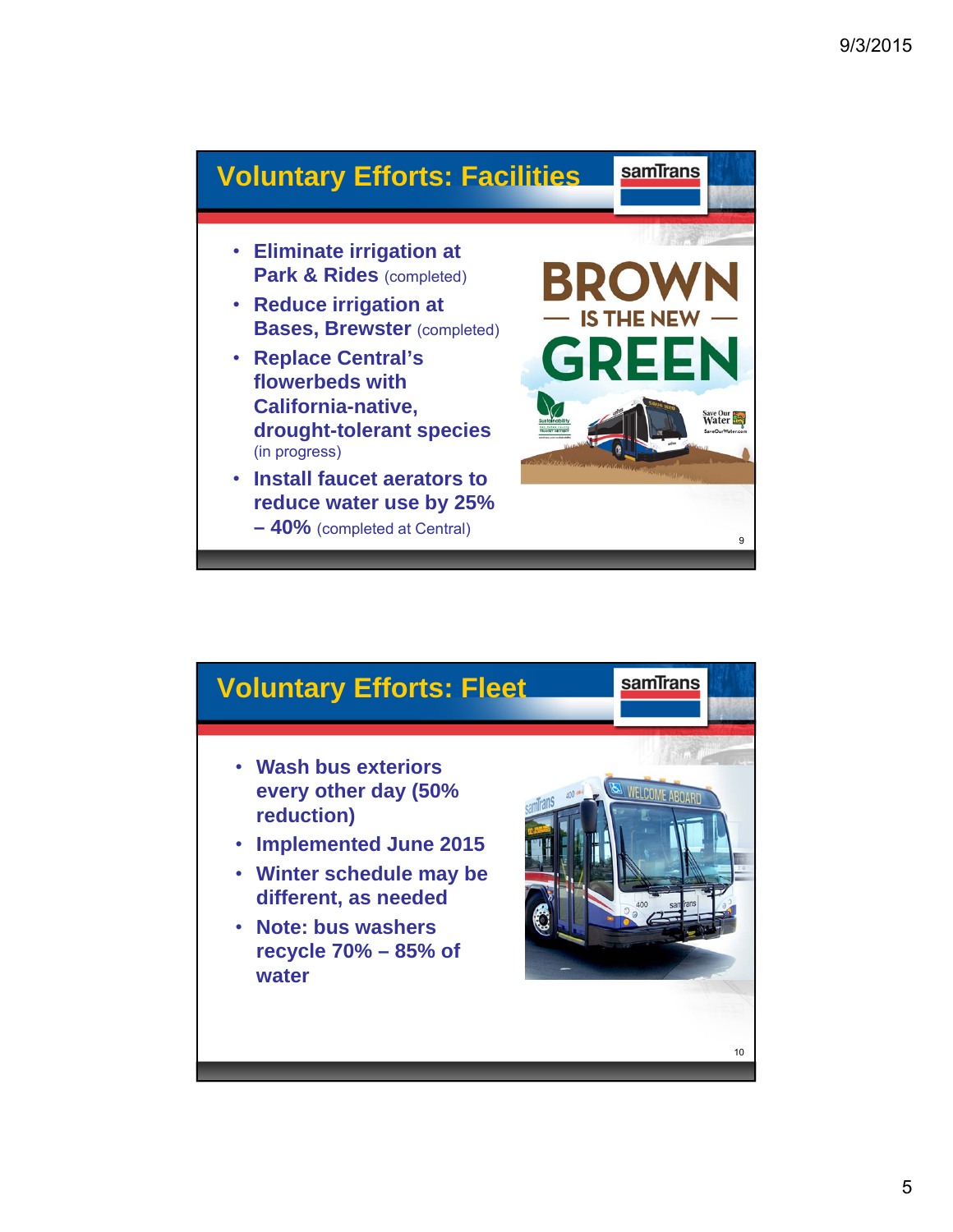![](_page_5_Figure_1.jpeg)

![](_page_5_Figure_2.jpeg)